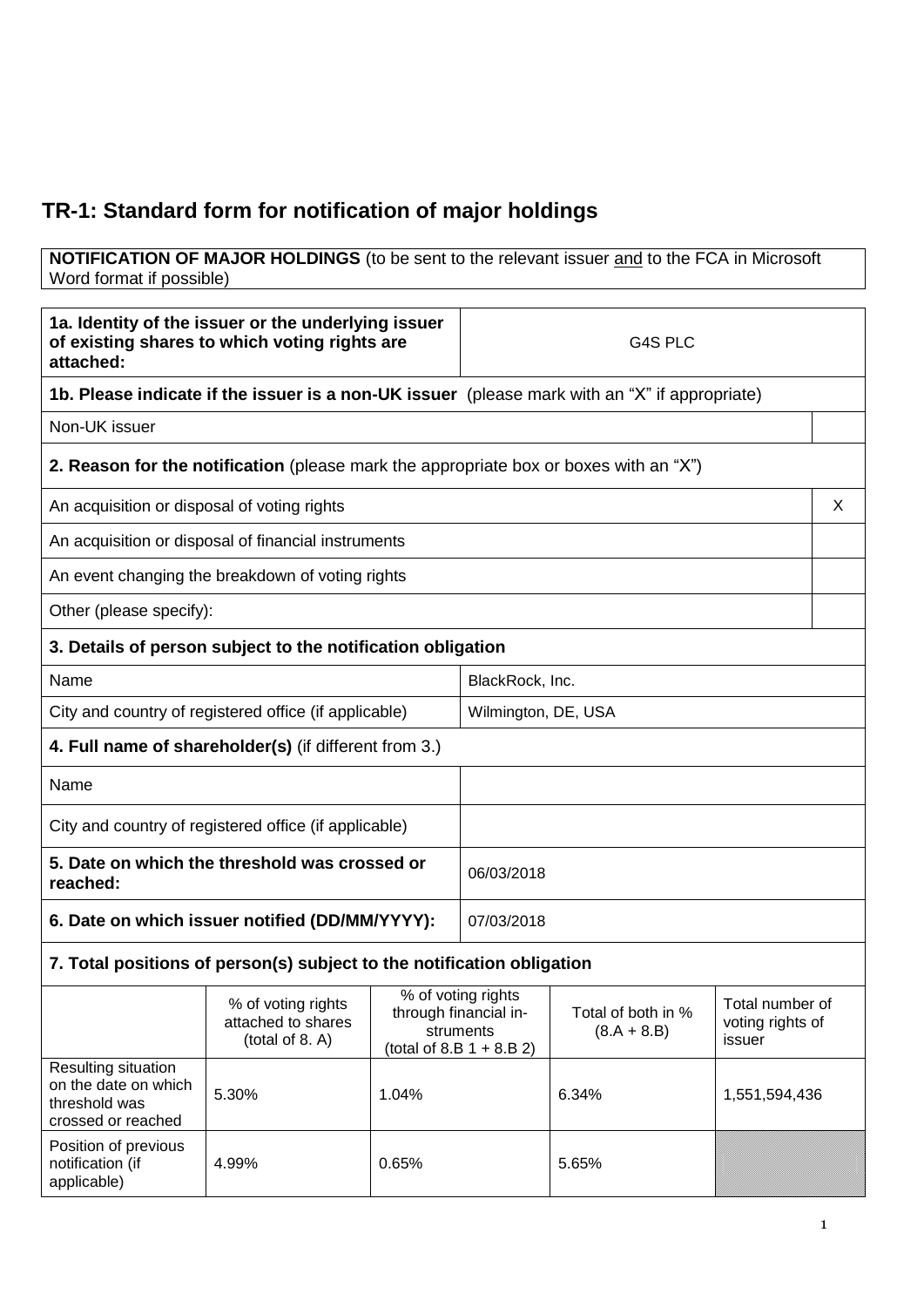### **8. Notified details of the resulting situation on the date on which the threshold was crossed or reached**

## **A: Voting rights attached to shares**

| Class/type of<br>shares<br>ISIN code (if possible) | Number of voting rights <sup>ix</sup>                         |                                                                       | % of voting rights                                            |                                                                       |  |
|----------------------------------------------------|---------------------------------------------------------------|-----------------------------------------------------------------------|---------------------------------------------------------------|-----------------------------------------------------------------------|--|
|                                                    | <b>Direct</b><br>(Art 9 of Directive<br>2004/109/EC) (DTR5.1) | <b>Indirect</b><br>(Art 10 of Directive<br>2004/109/EC)<br>(DTR5.2.1) | <b>Direct</b><br>(Art 9 of Directive<br>2004/109/EC) (DTR5.1) | <b>Indirect</b><br>(Art 10 of Directive<br>2004/109/EC)<br>(DTR5.2.1) |  |
| GB00B01FLG62                                       |                                                               | 82,243,686                                                            |                                                               | 5.30%                                                                 |  |
|                                                    |                                                               |                                                                       |                                                               |                                                                       |  |
|                                                    |                                                               |                                                                       |                                                               |                                                                       |  |
| <b>SUBTOTAL 8. A</b>                               | 82,243,686                                                    |                                                                       | 5.30%                                                         |                                                                       |  |

| B 1: Financial Instruments according to Art. 13(1)(a) of Directive 2004/109/EC (DTR5.3.1.1 (a)) |                           |                                       |                                                                                                        |                    |  |
|-------------------------------------------------------------------------------------------------|---------------------------|---------------------------------------|--------------------------------------------------------------------------------------------------------|--------------------|--|
| <b>Type of financial</b><br>instrument                                                          | <b>Expiration</b><br>date | Exercise/<br><b>Conversion Period</b> | <b>Number of voting rights</b><br>that may be acquired if<br>the instrument is<br>exercised/converted. | % of voting rights |  |
| Securities Lending                                                                              |                           |                                       | 3,926,204                                                                                              | 0.25%              |  |
|                                                                                                 |                           |                                       |                                                                                                        |                    |  |
|                                                                                                 |                           |                                       |                                                                                                        |                    |  |
|                                                                                                 |                           | <b>SUBTOTAL 8. B 1</b>                | 3.926.204                                                                                              | 0.25%              |  |

| B 2: Financial Instruments with similar economic effect according to Art. 13(1)(b) of Directive<br>2004/109/EC (DTR5.3.1.1 (b)) |                           |                                                        |                                          |                            |                    |  |
|---------------------------------------------------------------------------------------------------------------------------------|---------------------------|--------------------------------------------------------|------------------------------------------|----------------------------|--------------------|--|
| <b>Type of financial</b><br>instrument                                                                                          | <b>Expiration</b><br>date | Exercise/<br><b>Conversion</b><br>Period <sup>xi</sup> | <b>Physical or</b><br>cash<br>settlement | Number of<br>voting rights | % of voting rights |  |
| <b>CFD</b>                                                                                                                      |                           |                                                        | Cash                                     | 12,231,345                 | 0.78%              |  |
|                                                                                                                                 |                           |                                                        |                                          |                            |                    |  |
|                                                                                                                                 |                           |                                                        |                                          |                            |                    |  |
|                                                                                                                                 |                           |                                                        | <b>SUBTOTAL</b><br>8.B.2                 | 12,231,345                 | 0.78%              |  |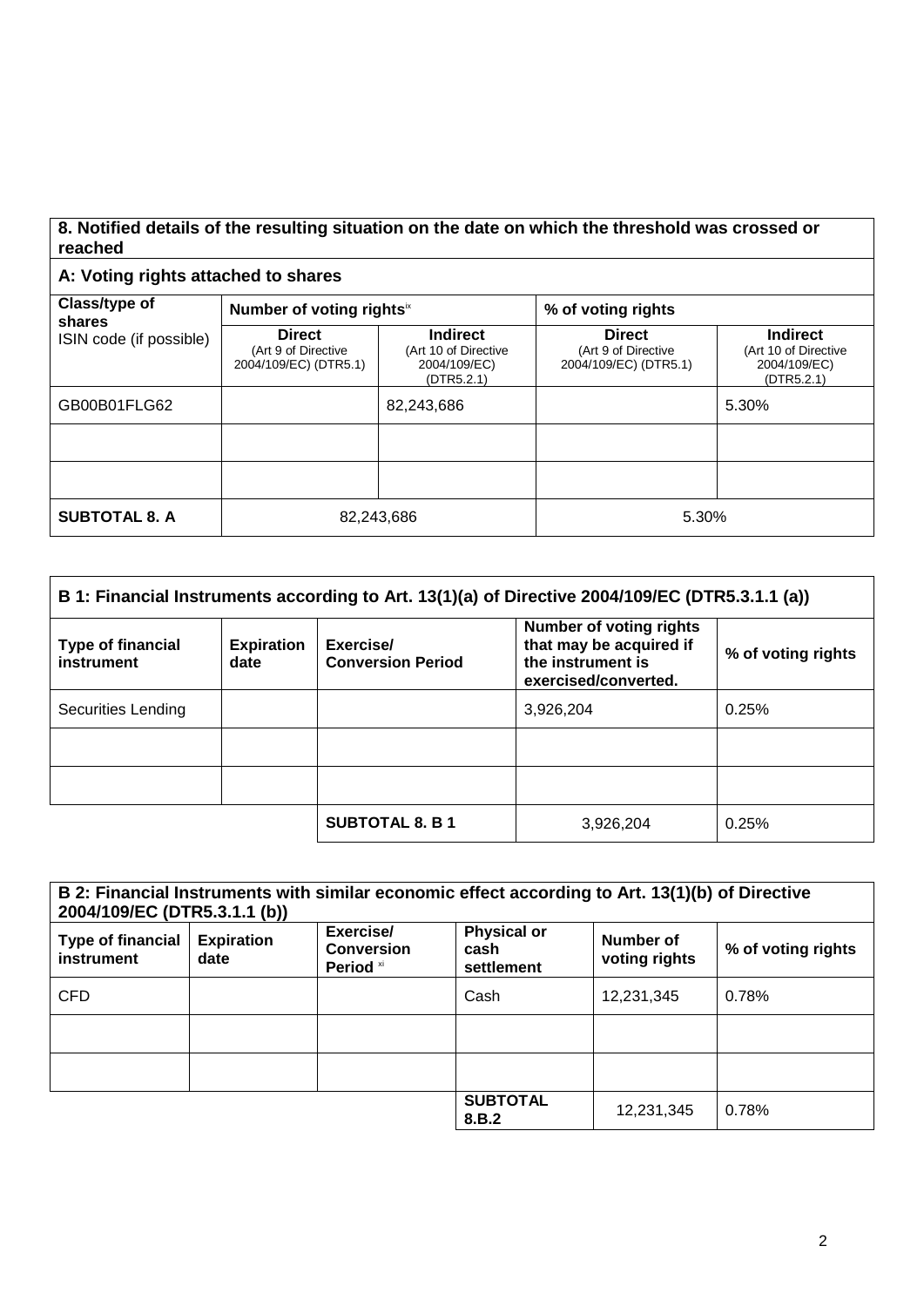| 9. Information in relation to the person subject to the notification obligation (please mark the<br>applicable box with an "X")                                                                                                                                                                                |  |  |  |  |  |  |
|----------------------------------------------------------------------------------------------------------------------------------------------------------------------------------------------------------------------------------------------------------------------------------------------------------------|--|--|--|--|--|--|
| Person subject to the notification obligation is not controlled by any natural person or legal entity and does not<br>control any other undertaking(s) holding directly or indirectly an interest in the (underlying) issuer                                                                                   |  |  |  |  |  |  |
| Full chain of controlled undertakings through which the voting rights and/or the<br>financial instruments are effectively held starting with the ultimate controlling natural person or legal entity<br>(please add additional rows as necessary)                                                              |  |  |  |  |  |  |
| % of voting rights<br>% of voting rights if it<br>Total of both if it<br>through financial in-<br>equals or is higher<br>equals or is higher<br>struments if it equals<br><b>Name</b><br>than the notifiable<br>than the notifiable<br>or is higher than the<br>threshold<br>threshold<br>notifiable threshold |  |  |  |  |  |  |
| See Attachment                                                                                                                                                                                                                                                                                                 |  |  |  |  |  |  |

| 10. In case of proxy voting, please identify:       |  |
|-----------------------------------------------------|--|
| Name of the proxy holder                            |  |
| The number and % of voting rights held              |  |
| The date until which the voting rights will be held |  |

| 11. Additional information |                                                   |  |  |  |  |
|----------------------------|---------------------------------------------------|--|--|--|--|
|                            |                                                   |  |  |  |  |
|                            |                                                   |  |  |  |  |
|                            |                                                   |  |  |  |  |
| <b>Place of completion</b> | $\pm$ 12 Throamorton Avenue London, EC2N 2DL, LLK |  |  |  |  |

|                    | <b>Place of completion</b>   12 Throgmorton Avenue, London, EC2N 2DL, U.K. |
|--------------------|----------------------------------------------------------------------------|
| Date of completion | 7 March, 2018                                                              |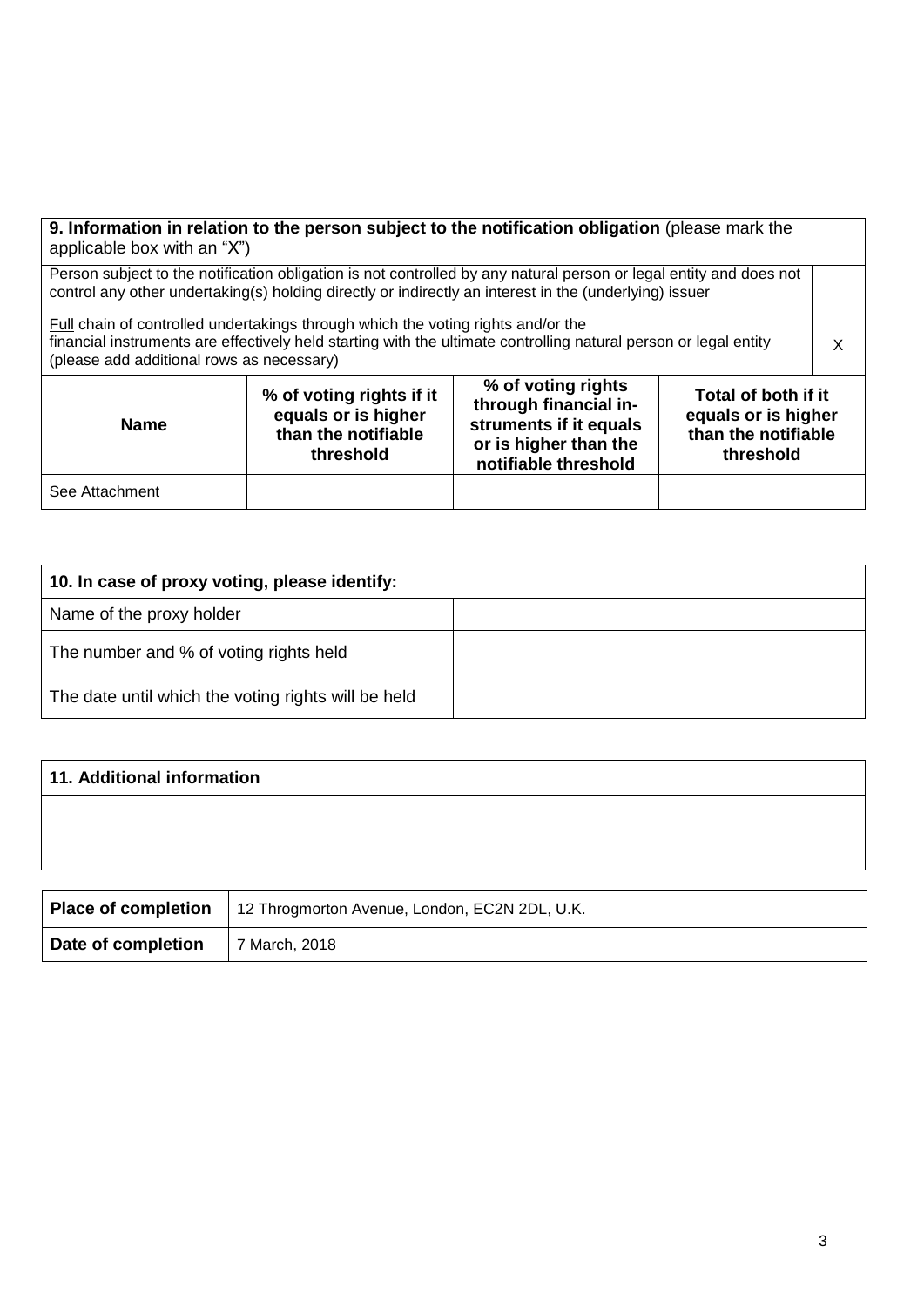### **Section 9 Attachment**

| Name <sup>xv</sup>                                    | % of voting rights if<br>it equals or is high-<br>er than the notifia-<br>ble threshold | % of voting rights<br>through financial<br>instruments if it<br>equals or is higher<br>than the notifiable<br>threshold | Total of both if<br>it equals or is<br>higher than the<br>notifiable<br>threshold |
|-------------------------------------------------------|-----------------------------------------------------------------------------------------|-------------------------------------------------------------------------------------------------------------------------|-----------------------------------------------------------------------------------|
| BlackRock, Inc.                                       |                                                                                         |                                                                                                                         |                                                                                   |
| BlackRock Holdco 2, Inc.                              |                                                                                         |                                                                                                                         |                                                                                   |
| BlackRock Financial Management, Inc.                  |                                                                                         |                                                                                                                         |                                                                                   |
| BlackRock International Holdings, Inc.                |                                                                                         |                                                                                                                         |                                                                                   |
| BR Jersey International Holdings L.P.                 |                                                                                         |                                                                                                                         |                                                                                   |
| BlackRock (Singapore) Holdco Pte. Ltd.                |                                                                                         |                                                                                                                         |                                                                                   |
| <b>BlackRock HK Holdco Limited</b>                    |                                                                                         |                                                                                                                         |                                                                                   |
| BlackRock Lux Finco S.a.r.l.                          |                                                                                         |                                                                                                                         |                                                                                   |
| <b>BlackRock Trident Holding Company Lim-</b><br>ited |                                                                                         |                                                                                                                         |                                                                                   |
| <b>BlackRock Japan Holdings GK</b>                    |                                                                                         |                                                                                                                         |                                                                                   |
| BlackRock Japan Co., Ltd.                             |                                                                                         |                                                                                                                         |                                                                                   |
|                                                       |                                                                                         |                                                                                                                         |                                                                                   |
| BlackRock, Inc.                                       |                                                                                         |                                                                                                                         |                                                                                   |
| BlackRock Holdco 2, Inc.                              |                                                                                         |                                                                                                                         |                                                                                   |
| BlackRock Financial Management, Inc.                  |                                                                                         |                                                                                                                         |                                                                                   |
| BlackRock International Holdings, Inc.                |                                                                                         |                                                                                                                         |                                                                                   |
| BR Jersey International Holdings L.P.                 |                                                                                         |                                                                                                                         |                                                                                   |
| BlackRock Holdco 3, LLC                               |                                                                                         |                                                                                                                         |                                                                                   |
| <b>BlackRock Canada Holdings LP</b>                   |                                                                                         |                                                                                                                         |                                                                                   |
| <b>BlackRock Canada Holdings ULC</b>                  |                                                                                         |                                                                                                                         |                                                                                   |
| <b>BlackRock Asset Management Canada</b><br>Limited   |                                                                                         |                                                                                                                         |                                                                                   |
|                                                       |                                                                                         |                                                                                                                         |                                                                                   |
| BlackRock, Inc.                                       |                                                                                         |                                                                                                                         |                                                                                   |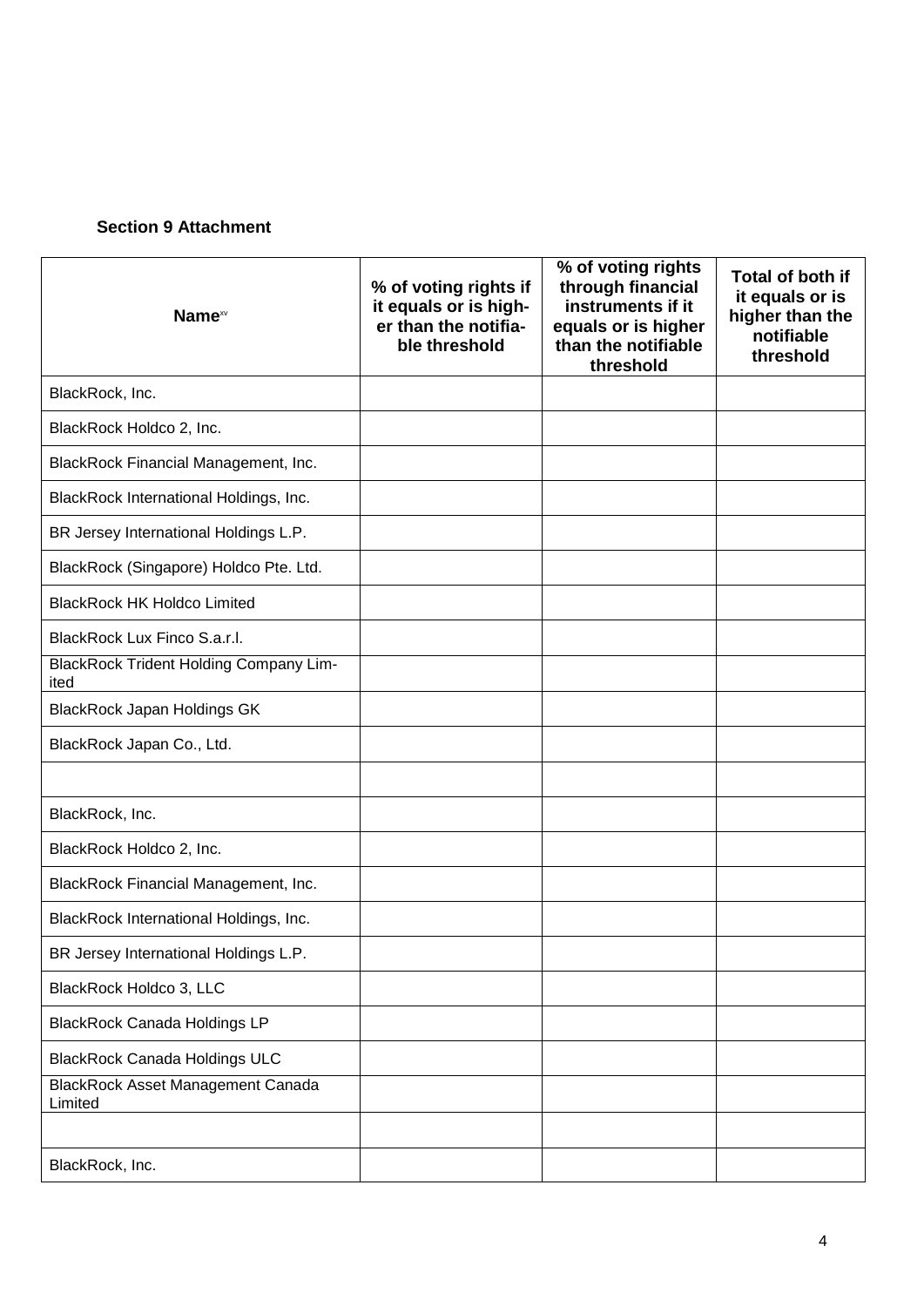| BlackRock Holdco 2, Inc.                                              |  |  |
|-----------------------------------------------------------------------|--|--|
| BlackRock Financial Management, Inc.                                  |  |  |
| BlackRock International Holdings, Inc.                                |  |  |
| BR Jersey International Holdings L.P.                                 |  |  |
| <b>BlackRock Group Limited</b>                                        |  |  |
| BlackRock Investment Management (UK)<br>Limited                       |  |  |
|                                                                       |  |  |
| BlackRock, Inc.                                                       |  |  |
| BlackRock Holdco 2, Inc.                                              |  |  |
| BlackRock Financial Management, Inc.                                  |  |  |
| BlackRock Holdco 4, LLC                                               |  |  |
| BlackRock Holdco 6, LLC                                               |  |  |
| <b>BlackRock Delaware Holdings Inc.</b>                               |  |  |
| <b>BlackRock Fund Advisors</b>                                        |  |  |
|                                                                       |  |  |
| BlackRock, Inc.                                                       |  |  |
| Trident Merger, LLC                                                   |  |  |
| BlackRock Investment Management, LLC                                  |  |  |
|                                                                       |  |  |
| BlackRock, Inc.                                                       |  |  |
| BlackRock Holdco 2, Inc.                                              |  |  |
| BlackRock Financial Management, Inc.                                  |  |  |
| BlackRock Holdco 4, LLC                                               |  |  |
| BlackRock Holdco 6, LLC                                               |  |  |
| <b>BlackRock Delaware Holdings Inc.</b>                               |  |  |
| <b>BlackRock Fund Advisors</b>                                        |  |  |
| <b>BlackRock Institutional Trust Company,</b><br>National Association |  |  |
|                                                                       |  |  |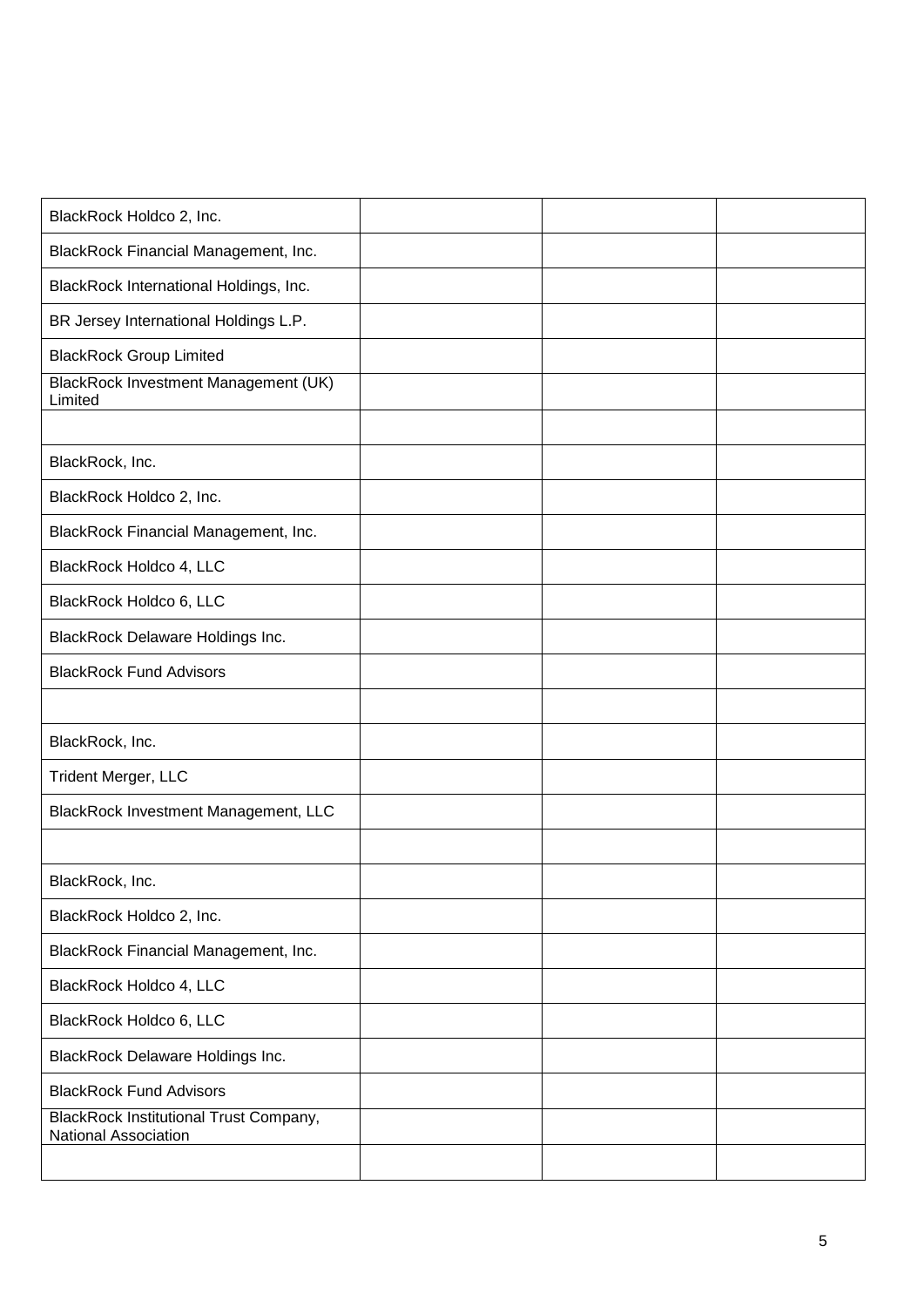| BlackRock, Inc.                                     |  |  |
|-----------------------------------------------------|--|--|
| BlackRock Holdco 2, Inc.                            |  |  |
| BlackRock Financial Management, Inc.                |  |  |
| BlackRock International Holdings, Inc.              |  |  |
| BR Jersey International Holdings L.P.               |  |  |
| <b>BlackRock Group Limited</b>                      |  |  |
| <b>BlackRock Advisors (UK) Limited</b>              |  |  |
|                                                     |  |  |
| BlackRock, Inc.                                     |  |  |
| BlackRock Holdco 2, Inc.                            |  |  |
| BlackRock Financial Management, Inc.                |  |  |
| BlackRock Capital Holdings, Inc.                    |  |  |
| <b>BlackRock Advisors, LLC</b>                      |  |  |
|                                                     |  |  |
| BlackRock, Inc.                                     |  |  |
| BlackRock Holdco 2, Inc.                            |  |  |
| BlackRock Financial Management, Inc.                |  |  |
| BlackRock International Holdings, Inc.              |  |  |
| BR Jersey International Holdings L.P.               |  |  |
| <b>BlackRock Group Limited</b>                      |  |  |
| BlackRock Investment Management (UK)<br>Limited     |  |  |
| <b>BlackRock Asset Management Deutschland</b><br>AG |  |  |
|                                                     |  |  |
| BlackRock, Inc.                                     |  |  |
| BlackRock Holdco 2, Inc.                            |  |  |
| BlackRock Financial Management, Inc.                |  |  |
| BlackRock International Holdings, Inc.              |  |  |
| BR Jersey International Holdings L.P.               |  |  |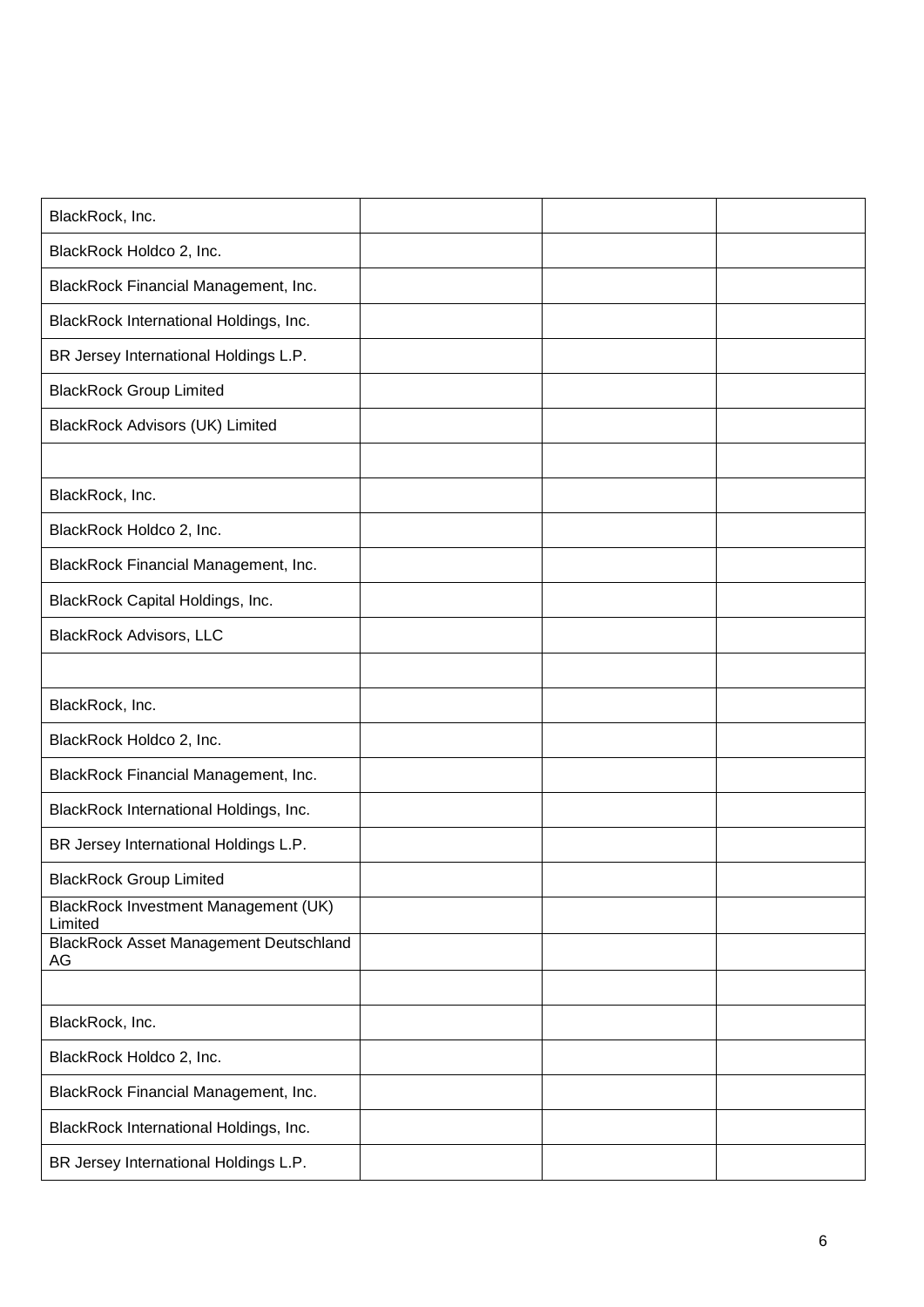| <b>BlackRock Group Limited</b>                                  |  |  |
|-----------------------------------------------------------------|--|--|
| <b>BlackRock International Limited</b>                          |  |  |
|                                                                 |  |  |
| BlackRock, Inc.                                                 |  |  |
| BlackRock Holdco 2, Inc.                                        |  |  |
| BlackRock Financial Management, Inc.                            |  |  |
|                                                                 |  |  |
| BlackRock, Inc.                                                 |  |  |
| BlackRock Holdco 2, Inc.                                        |  |  |
| BlackRock Financial Management, Inc.                            |  |  |
| BlackRock International Holdings, Inc.                          |  |  |
| BR Jersey International Holdings L.P.                           |  |  |
| BlackRock (Singapore) Holdco Pte. Ltd.                          |  |  |
| <b>BlackRock HK Holdco Limited</b>                              |  |  |
| BlackRock Asset Management North Asia<br>Limited                |  |  |
|                                                                 |  |  |
| BlackRock, Inc.                                                 |  |  |
| BlackRock Holdco 2, Inc.                                        |  |  |
| BlackRock Financial Management, Inc.                            |  |  |
| BlackRock International Holdings, Inc.                          |  |  |
| BR Jersey International Holdings L.P.                           |  |  |
| BlackRock Australia Holdco Pty. Ltd.                            |  |  |
| <b>BlackRock Investment Management (Aus-</b><br>tralia) Limited |  |  |
|                                                                 |  |  |
| BlackRock, Inc.                                                 |  |  |
| BlackRock Holdco 2, Inc.                                        |  |  |
| BlackRock Financial Management, Inc.                            |  |  |
| BlackRock International Holdings, Inc.                          |  |  |